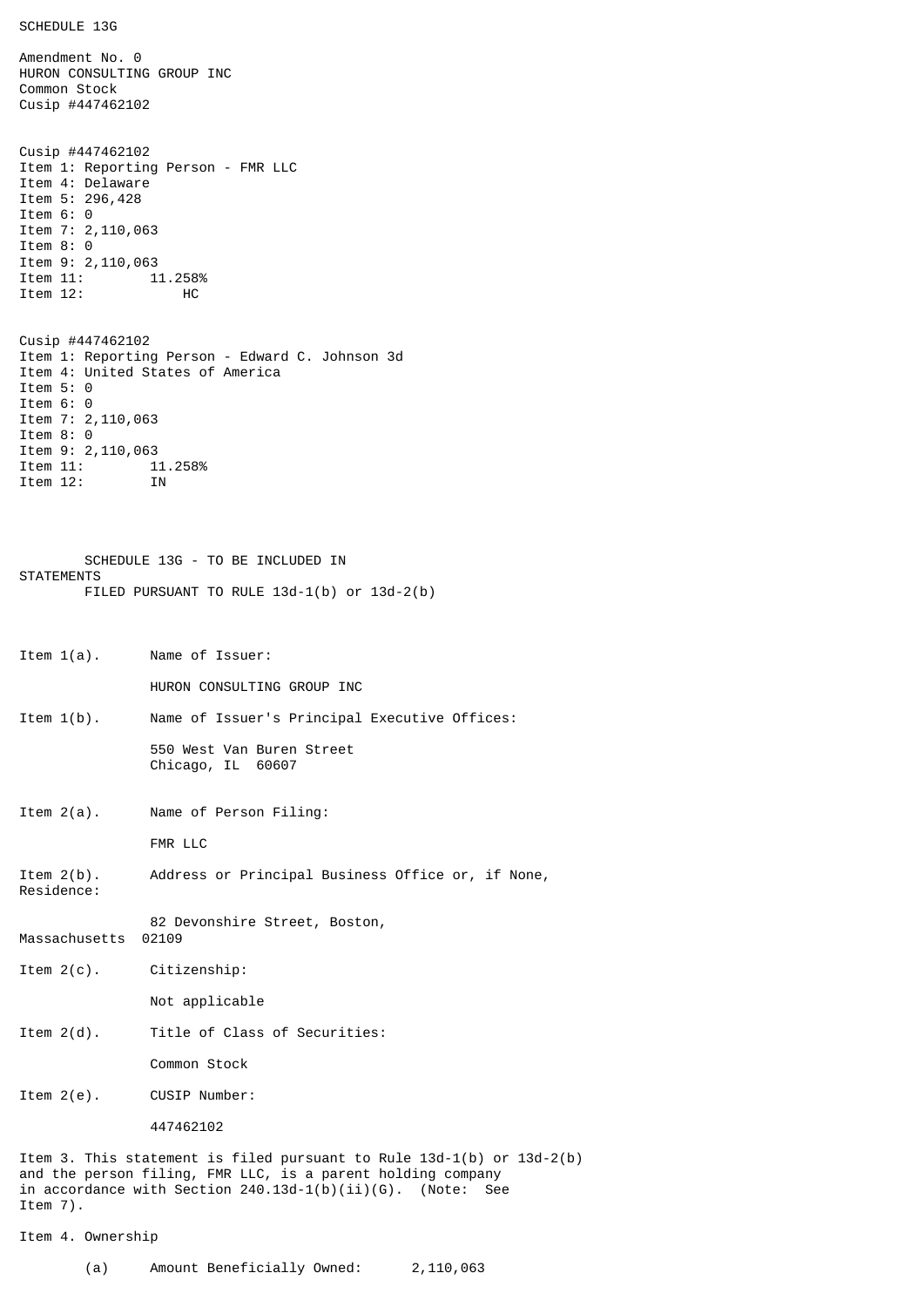(b) Percent of Class: 11.258%

(c) Number of shares as to which such person has:

(i) sole power to vote or to direct the vote: 296,428

(ii) shared power to vote or to direct the vote: 0

(iii) sole power to dispose or to direct the disposition of: 2,110,063

(iv) shared power to dispose or to direct the disposition of: 0

Item 5. Ownership of Five Percent or Less of a Class.

Not applicable.

Item 6. Ownership of More than Five Percent on Behalf of Another Person.

Various persons have the right to receive or the power to direct the receipt of dividends from, or the proceeds from the sale of, the Common Stock of HURON CONSULTING GROUP INC. No one person's interest in the Common Stock of HURON CONSULTING GROUP INC is more than five percent of the total outstanding Common Stock.

Item 7. Identification and Classification of the Subsidiary Which Acquired the Security Being Reported on By the Parent Holding Company.

See attached Exhibit A.

Item 8. Identification and Classification of Members of the Group.

Not applicable. See attached Exhibit A.

Item 9. Notice of Dissolution of Group.

Not applicable.

Item 10. Certification.

By signing below I certify that, to the best of my knowledge and belief, the securities referred to above were acquired in the ordinary course of business and were not acquired for the purpose of and do not have the effect of changing or influencing the control of the issuer of such securities and were not acquired in connection with or as a participant in any transaction having such purpose or effect.

Signature

After reasonable inquiry and to the best of my knowledge and belief, I certify that the information set forth in this statement is true, complete and correct.

April 09, 2008 Date

/s/Eric D. Roiter Signature

Eric D. Roiter Duly authorized under Power of Attorney dated December 30, 1997 by and on behalf of FMR Corp. (now known as FMR LLC) and its direct and indirect subsidiaries

SCHEDULE 13G - TO BE INCLUDED IN **STATEMENTS** FILED PURSUANT TO RULE 13d-1(b) or 13d-2(b)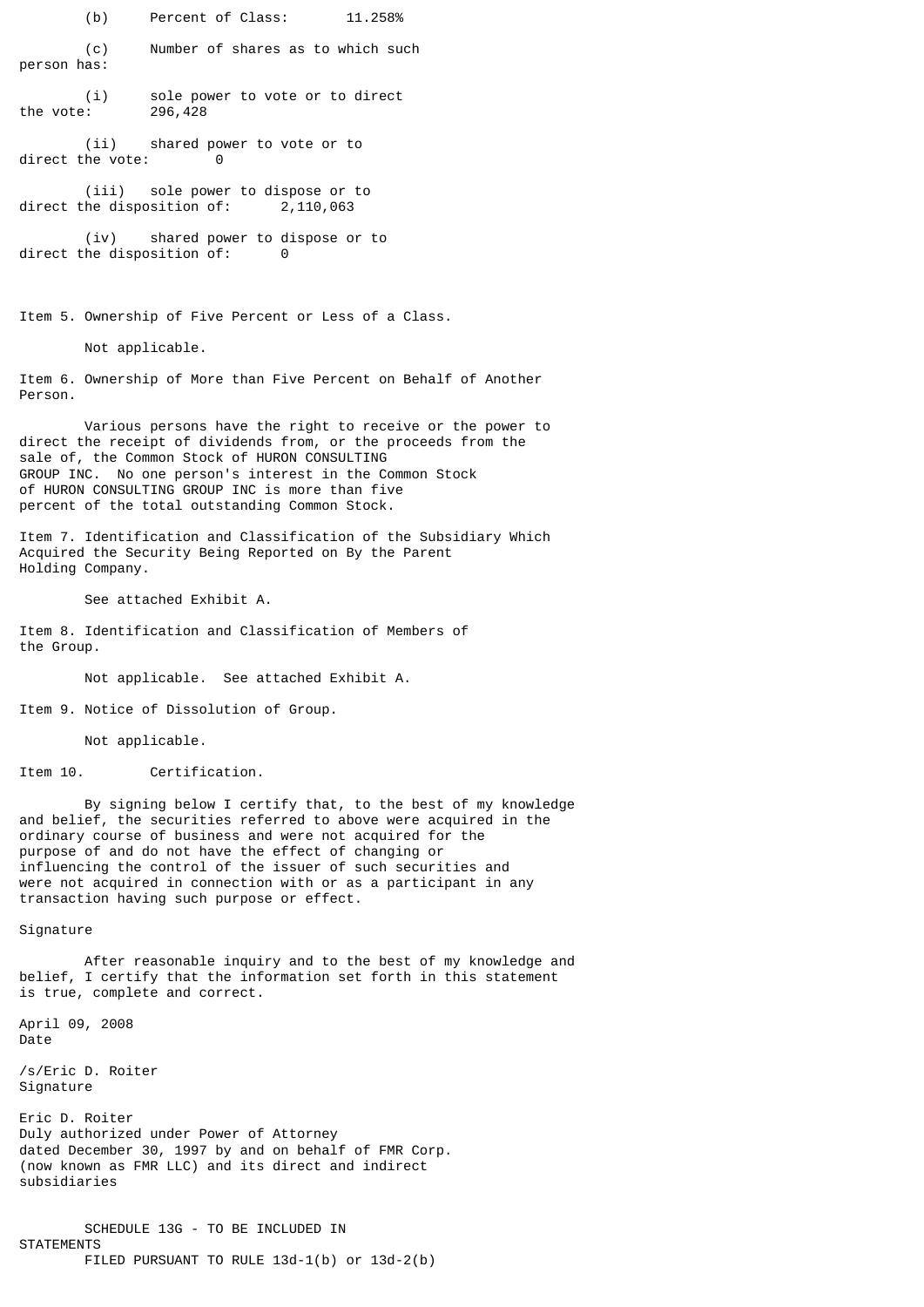Pursuant to the instructions in Item 7 of Schedule 13G, Fidelity Management & Research Company ("Fidelity"), 82 Devonshire Street, Boston, Massachusetts 02109, a whollyowned subsidiary of FMR LLC and an investment adviser registered under Section 203 of the Investment Advisers Act of 1940, is the beneficial owner of 1,796,743 shares or 9.586% of the Common Stock outstanding of HURON CONSULTING GROUP INC ("the Company") as a result of acting as investment adviser to various investment companies registered under Section 8 of the Investment Company Act of 1940.

Edward C. Johnson 3d and FMR LLC, through its control of Fidelity, and the funds each has sole power to dispose of the 1,796,743 shares owned by the Funds.

Members of the family of Edward C. Johnson 3d, Chairman of FMR LLC, are the predominant owners, directly or through trusts, of Series B voting common shares of FMR LLC, representing 49% of the voting power of FMR LLC. The Johnson family group and all other Series B shareholders have entered into a shareholders' voting agreement under which all Series B voting common shares will be voted in accordance with the majority vote of Series B voting common shares. Accordingly, through their ownership of voting common shares and the execution of the shareholders' voting agreement, members of the Johnson family may be deemed, under the Investment Company Act of 1940, to form a controlling group with respect to FMR LLC.

Neither FMR LLC nor Edward C. Johnson 3d, Chairman of FMR LLC, has the sole power to vote or direct the voting of the shares owned directly by the Fidelity Funds, which power resides with the Funds' Boards of Trustees. Fidelity carries out the voting of the shares under written guidelines established by the Funds' Boards of Trustees.

Pyramis Global Advisors, LLC ("PGALLC"), 53 State Street, Boston, Massachusetts, 02109, an indirect whollyowned subsidiary of FMR LLC and an investment adviser registered under Section 203 of the Investment Advisers Act of 1940, is the beneficial owner of 21,200 shares or 0.113% of the outstanding Common Stock of HURON CONSULTING GROUP INC as a result of its serving as investment adviser to institutional accounts, non-U.S. mutual funds, or investment companies registered under Section 8 of the Investment Company Act of 1940 owning such shares.

Edward C. Johnson 3d and FMR LLC, through its control of PGALLC, each has sole dispositive power over 21,200 shares and sole power to vote or to direct the voting of 21,200 shares of Common Stock owned by the institutional accounts or funds advised by PGALLC as reported above.

Pyramis Global Advisors Trust Company ("PGATC"), 53 State Street, Boston, Massachusetts, 02109, an indirect wholly-owned subsidiary of FMR LLC and a bank as defined in Section 3(a)(6) of the Securities Exchange Act of 1934, is the beneficial owner of 289,920 shares or 1.547% of the outstanding Common Stock of the HURON CONSULTING GROUP INC as a result of its serving as investment manager of institutional accounts owning such shares.

Edward C. Johnson 3d and FMR LLC, through its control of Pyramis Global Advisors Trust Company, each has sole dispositive power over 289,920 shares and sole power to vote or to direct the voting of 273,028 shares of Common Stock owned by the institutional accounts managed by PGATC as reported above.

FIL Limited ("FIL"), Pembroke Hall, 42 Crow Lane, Hamilton, Bermuda, and various foreign-based subsidiaries provide investment advisory and management services to a number of non-U.S. investment companies and certain institutional investors. FIL, which is a qualified institution under section 240.13d-1(b)(1) pursuant to an SEC No-Action letter dated October 5, 2000, is the beneficial owner of 2,200 shares or 0.012% of the Common Stock outstanding of the Company.